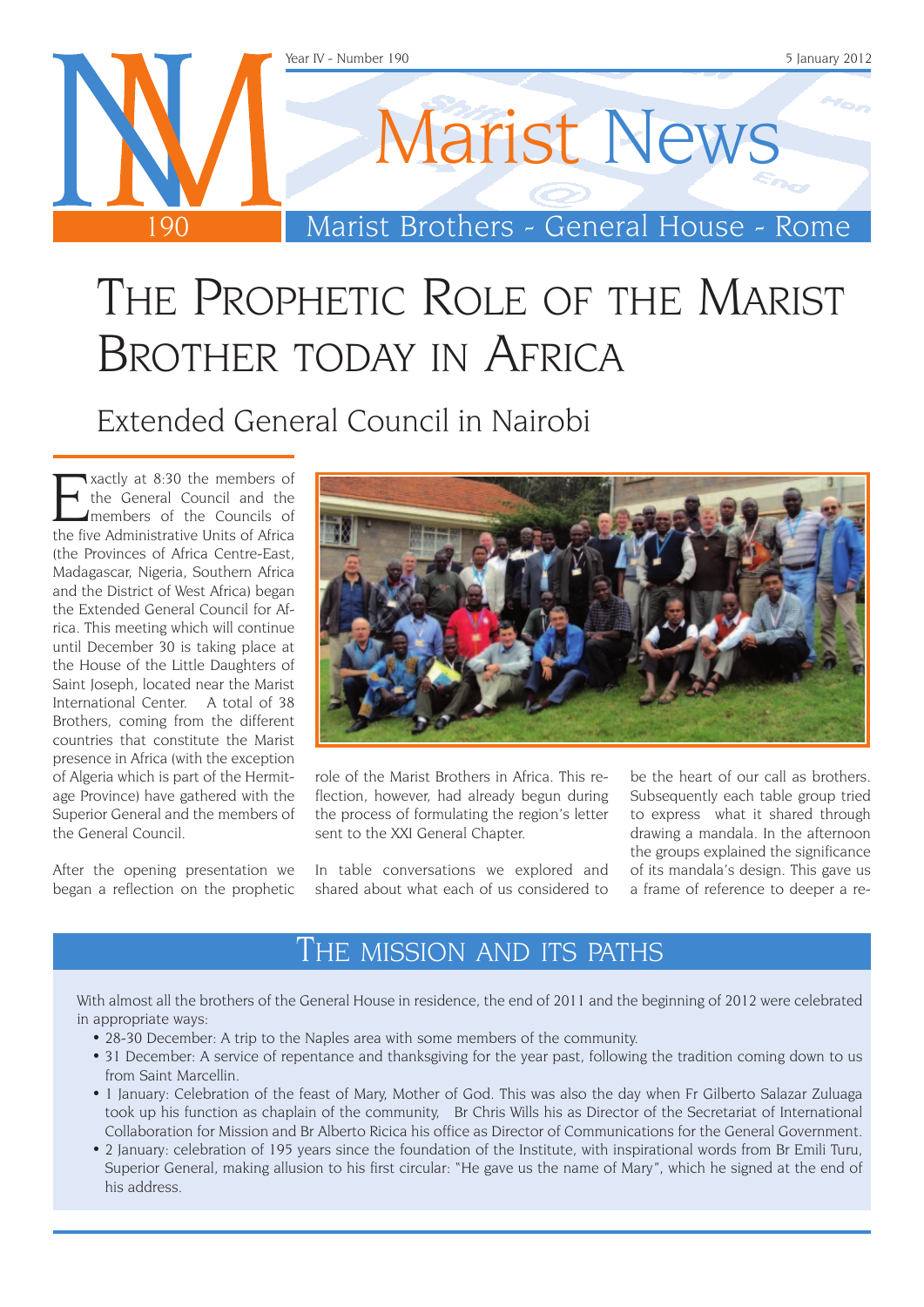flection about the strengths and challenges facing Marist life on the African Continent.

One of the most frequently mentioned concepts was the importance of deepening in ourselves the centrality of Christ as the source and reason for our life and mission. Africa is a continent young in many ways: on one hand, a large number of young Brothers (at MIC, the Center of post-novitiate formation, there are actually 102 Brothers) that form some Provinces with great energy and a young average age; on the other hand, an overflow of children and young people in all the societies that make up the continent, with evident challenges for the Marist mission. Without allowing ourselves to be overwhelmed by the more superficial aspects of this reality we believe that

only from a heart strongly anchored in Christ, lived in the way of Mary, will it be possible to give adequate responses with the consistency and strength necessary to transform the most urgent realities.

The day ended with the celebration of the Eucharist where we placed all that we had received during the day and also all that will emerge in the following days into the Lord's hands.

### 28 December - UBUNTU and fraternal dialogue

Today (28 December), feast of the<br>Holy Innocents, the meeting of<br>the Councils of Africa with the<br>General Council continues. It has been oday (28 December), feast of the Holy Innocents, the meeting of the Councils of Africa with the a day for studying some of the most relevant aspects that should accentuate the prophetic profile of Marist life in Africa.

We began the morning by echoing what had resonated in our minds and hearts during the night from our work and exchanges yesterday. Once again, it emphasized the importance of focusing our life and mission on Christ and his Gospel, lived in the style of Mary.

Seizing on this point, Br Emili's presentation stressed the irreplaceable role the commitment to develop a spiritual life and an experience of prayer capable of sustaining and giving vitality to to our life must play. Along with this challenge, the Superior General developed the consequences of living evangelization as a key of reconciliation within the African societies.

Inspired by the proposal of the XXI General Chapter inviting us to generate a dialogue characterized by "fraternity", a decalogue of points was presented to be taken into account in constructing a true "fraternal dialogue" within our provinces and also in the Councils themselves, convinced that what we do or neglect to do affects the whole system, from the most immediate levels to the universal scale. The African concept of "ubuntu" helped us acquire this awareness of the transcendence at every level of what we are capable of living and incarnating. Bishop Desmond Tutu explains, "One

of the sayings in our country is Ubuntu, the essence of being human. Ubuntu speaks particularly about the fact that you can't exist as a human being in isolation. It speaks about interconnectedness. You can't be human all by yourself, and when you have this quality - Ubuntu - you are known for your generosity. We think of ourselves far too frequently as just individuals, separated from one another, whereas you are connected and what you do affects the whole world. When you do well, it spreads out; it is for the whole of humanity".

The day offered times for personal reflection and discussion at individual Council level. It concluded with a joint visit to MIC, the Marist International Centre where 102 young Brothers of Africa and Madagascar are being formed.



**District of West Africa** Francis Lukong, Sylvain Yao (sup.), Daniel Taylor, Tata Oliver Tunka, Vincent de Paul Kouassi.



**Southern Africa** Felizardo Maceia, Patrick Bwalya, Nicholas Banda, Joe Walton (prov.), Fortune Chakasara, Jude Pieterse, Tomás Sawayenga.



**Nigeria**

Mark Omede, Chima Onwujuru, Joachim Ezetulugo (prov.), Celestine Okoye, Matthew-Mary Ogudu, Paul Angulu.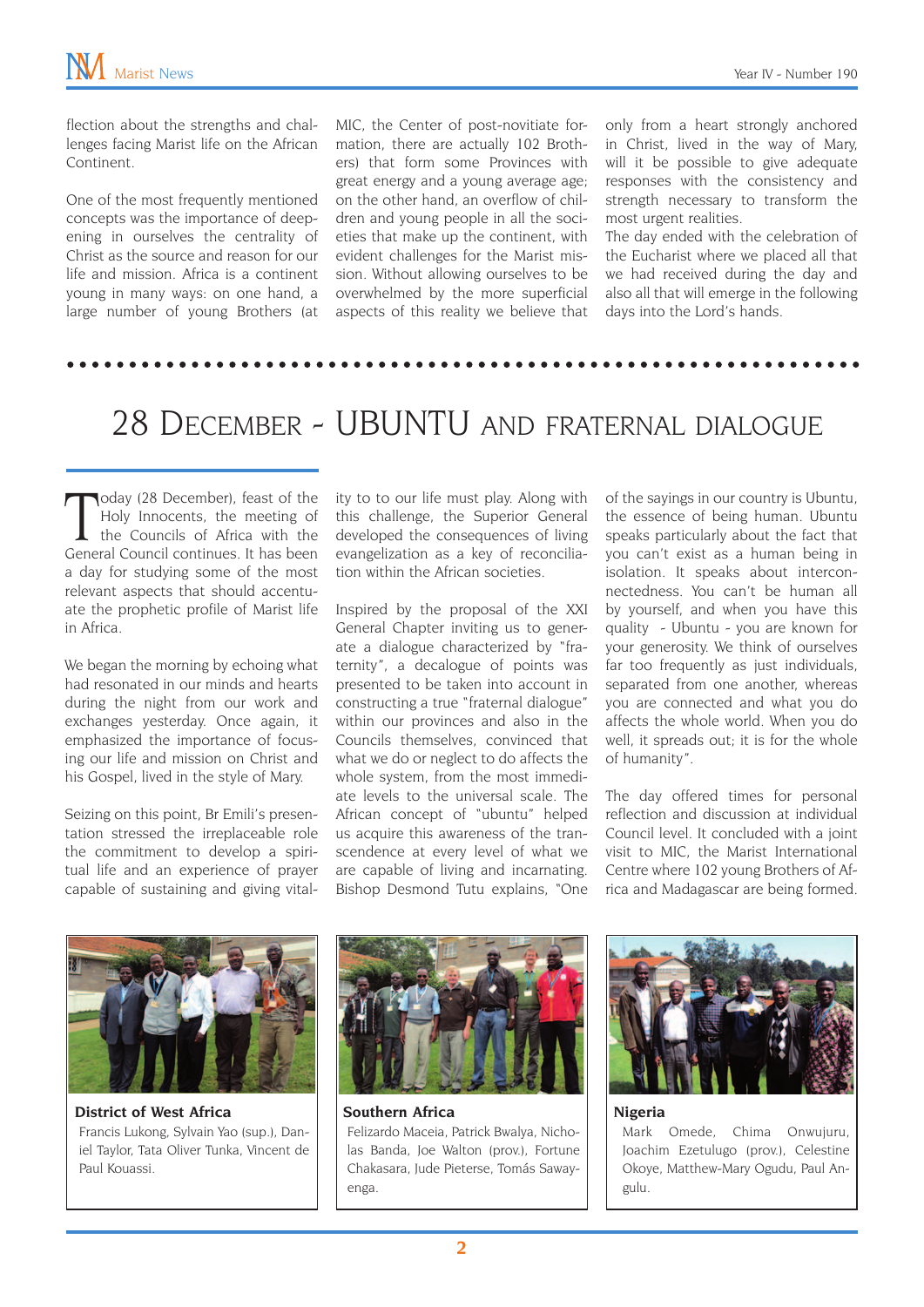# Enlarged General Council in Nairobi

3rd and final day

 $\sum_{\text{2}^9/12, \text{1}}^{9/12, \text{1}}$  the third day of our all morning prayer, animated by one of the groups participating meeting, began with the usual morning prayer, animated by one of the groups participating. The day picked up the reflection of the previous day; the Provincial Councils shared in mixed groups and in the plenary session what they had studied with respect to the topics presented. Then it fell to Br Joe Mc Kee, Vicar General, to develop the whole operating dynamic of a Provincial Council between the immediate present and the future. Are we content

with filling gaps or are we taking really strategic decisions? First in personal time and then in the Councils, all were invited to review their way of acting as persons and as a group, as government and with respect to animation. When we visualize situations of priority, do we really define the means to attend to them, in a way connected with other situations of great vitality, or do we lose ourselves in convenient decisions which go in the opposite direction?

In the afternoon session, we were able to express what we had expe-



rienced and learned in the different stages of the meeting. It was proposed to identify possible themes common to the whole region. These themes were agreed on at the round tables and written up on strips of paper, which were placed on the ground creating clusters of related ideas. Thanks to the participation of everyone, three main nuclei were formed: ongoing formation, especially for the young Brothers; leadership, with animation programs for Councils, community animators…, andfinancial autonomy, with the preparation of personal and common projects. In

the context of common projects, the idea of a new interprovincial mission emerged. With respect to formation, other ideas were emphasized, such as post-MIC formation, preparation for perpetual vows, perseverance (and the topic of the materialist culture and the influence of the mass media), common novitiates and the question of languages. All these ideas and suggestions were entrusted to the Conference of Provincials of the continent.

The meeting finished on 30/12. An open forum allowed Br Superior General and the members of his Council to respond to various questions relating to different areas of the life of the Institute. After a time reserved to a written and shared evaluation, we all headed to the chapel for the closing Eucharist. At the end of the Mass, Br Emili Turú addressed some words of thanks, encouragement and sending to everyone. All the Provinces, the District and also the General Council received as a symbolic record a Madera carving, signifying that only united will we accomplish our mission.



**Madagascar** Pierre Joseph Rasolomanana, Sylvain Ramandimbiarisoa, Thomas Randrianantenaina (prov.), Raymond Razafimahatratra, Michel Razafimandimby.



**Africa Centre-East** Teodoro Grageda, Charles Nzabanita, Hosea Mugera, Valentin Djawu (prov.), Albert Nzabonaliba, Straton Malisaba.



#### **General council**

Víctor Preciado, Ernesto Sánchez, Eugène Kabanguka, Joe Mc Kee, Emili Turú, Michael De Waas, John Klein, Antonio Ramalho, Josep Maria Soteras.